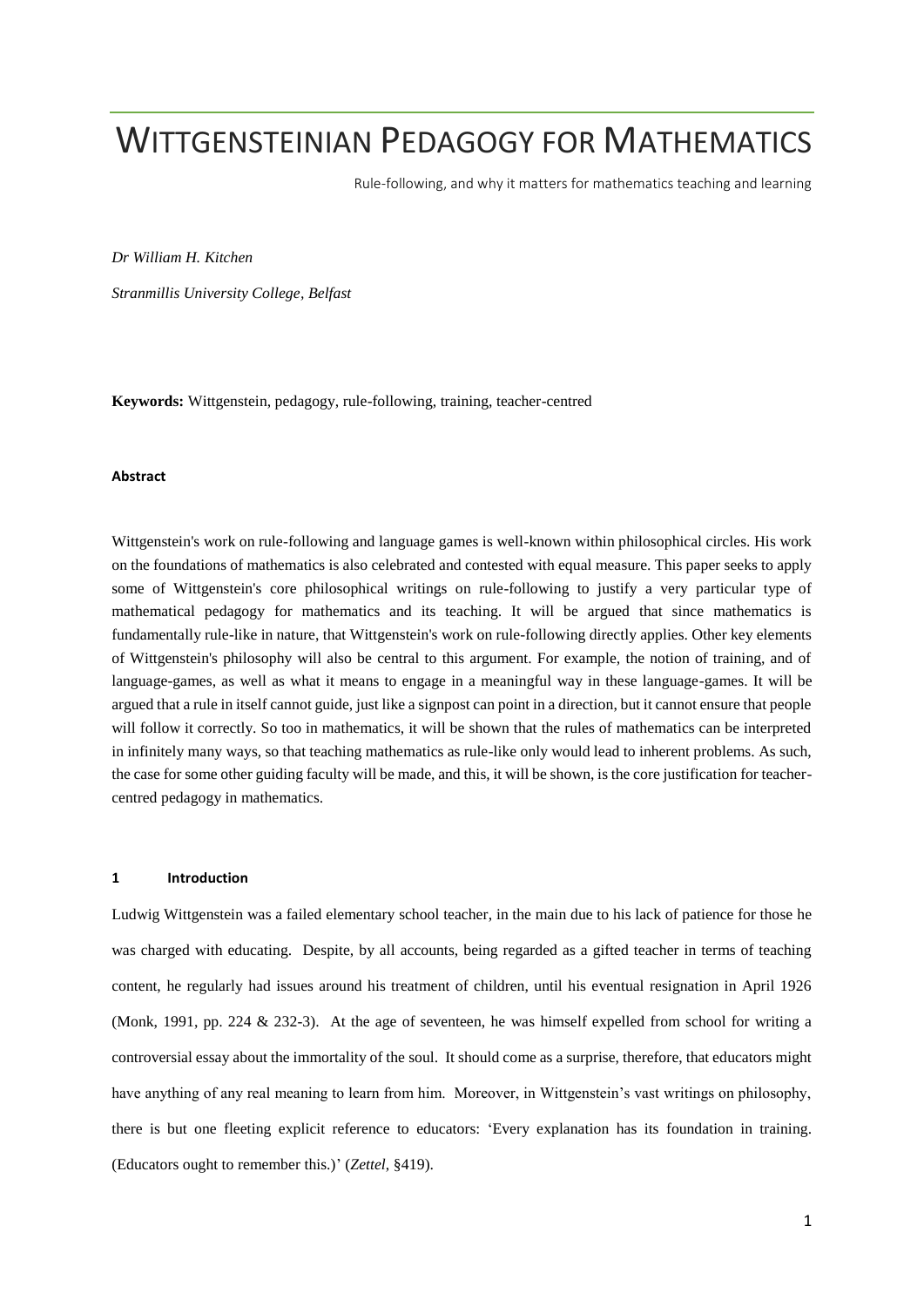#### **2 Training**

It is this concept of *training* which is the first interest in this paper. So significant was the concept of training to Wittgenstein, he warns that all explanations begin within it. What Wittgenstein meant, precisely, by training is a topic of widespread debate. He may have meant acquiring the ability to follow rules *in a similar way* to those who train the trainee, and simply obey orders as shown to us by an expert master. This notion may well have been entirely conceptual, rather than overtly literal (Glock 1996; Ryle 1949; Monk 2004). Alternatively, it may well be, despite his own contestations, that Wittgenstein was, in fact, a behaviourist in disguise. Wittgenstein himself was cautious to consider the idea:

'Aren't you nevertheless a behaviourist in disguise? Aren't you nevertheless basically saying that everything except human behaviour is a fiction?' – If I speak of a fiction, then it is of a *grammatical*  fiction.

#### (*Philosophical Investigations,* §307)

Adopting this view of Wittgenstein may lead us to conclude that his understanding of training was inexorably liked to simply changing behaviours, since, if he was indeed a behaviourist in disguise, behaviours would be either: (1) all that existed (metaphysical behaviourism) or, (2) all that mattered (methodological behaviourism) or, (3) logically identified with everything else (on the 'inside', for example) and so all that should be spoken about (logical behaviourism).

Some insight may come from the German word which Wittgenstein used when referring to what is translated to 'training' in the English translations of his works. The word in question is '*Abrichtung'*. Some German dictionaries use the word '*Dressur*' as a synonym for Wittgenstein's word. Literally translated, it is a *particular type training* to which Wittgenstein is referring. *Abrichtung*, for example, is often the word used in relation to training animals e.g. a dog, to carry out a particular action under guidance or instruction. It is safe to say that educators may not take too kindly to Wittgenstein suggesting that students should be trained like animals! The synonym word *Dressur* is translated more cautiously to refer to the process of getting something fit for a particular purpose. It entails a dimension of preparation *by training* for carrying out a specific role.

These words might suggest that Wittgenstein did not seek to deny the existence of an inner, rather that there are *grammatical* considerations we must take into account in how we speak about how people (in particular students) learn how to do anything of any real meaning. For Wittgenstein, there is a categorial difference between the firstand third-persons, and consequently, this category difference points to a difference in the *grammar* of how we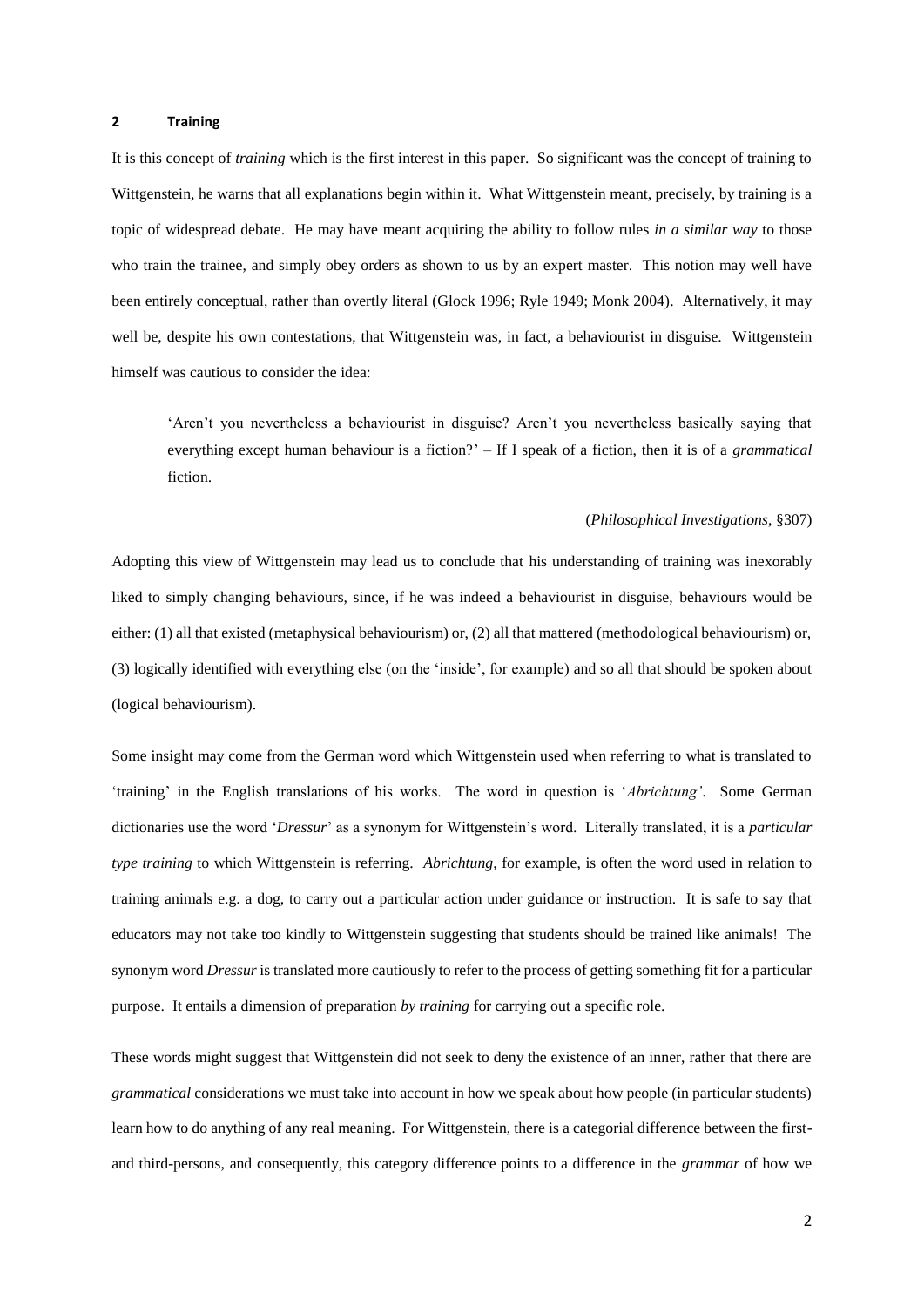speak in each case: in the first-person, we make non-criterial *avowals*, whereas in the third-person case we make criterial-dependent observations – and subsequently *report* on these observations using *descriptive* language – based on behaviour (Harré & Tissaw, 2005, p. 190). As Wittgenstein himself notes:

Psychological verbs [are] characterized by the fact that the third person present is to be identified by observation, the first person not. Sentences in the third person of the present: information. In the first person present: expression.

#### (*Remarks on the Philosophy of Psychology,* §63)

Wisdom (1967, p. 361) further captures this concept thus:

The asymmetrical logic of statements about the mind is a feature of them without which they would not be statements about the mind, and that they have this feature is no more a subject suitable for regret than that fact that lines, if truly parallel, don't meet.

As Glock (1996, p. 56) notes, Wittgenstein rejects Carnap's argument that first-person psychological propositions can be confirmed or disconfirmed by a form of introspection or self-observation. For Wittgenstein, 'it does not make sense to verify a proposition like 'I am sad' by observing one's own posture and behaviour' (Glock, 1996; *Philosophical Reflections 89-90; Zettel* §539). To be clear, as Glock also observes, citing Wittgenstein, statements like 'I am in pain' are not in any way grammatically similar to statements like 'I am manifesting pain behaviour' (Glock, 1996, p. 56; *Philosophical Investigations* §244). This difference in grammar points to a difference in the nature of the statements in question.

Wittgenstein's position, therefore, rather than being behaviourism in disguise, is rather better understood to be fundamentally anti-Cartesian. In defining the grammatical differences between the first- and third-person language that we employ in how we talk about behaviour, it is not a denial of anything 'inner' or mental; rather it is a different way of representing the concepts which Wittgenstein took to be incorrectly represented in Cartesianism (Bax, 2011, pp. 40-1).

It seems, therefore, that Wittgenstein is not making any effort to deny that there exists something which lies *behind* the behaviour on show. He makes this clear in two other propositions from *Philosophical Investigations:*

It's not a Something, but not a Nothing either! The conclusion was only that a Nothing would render the same service as a Something about which nothing could be said. We've only rejected the grammar which tends to force itself on us here.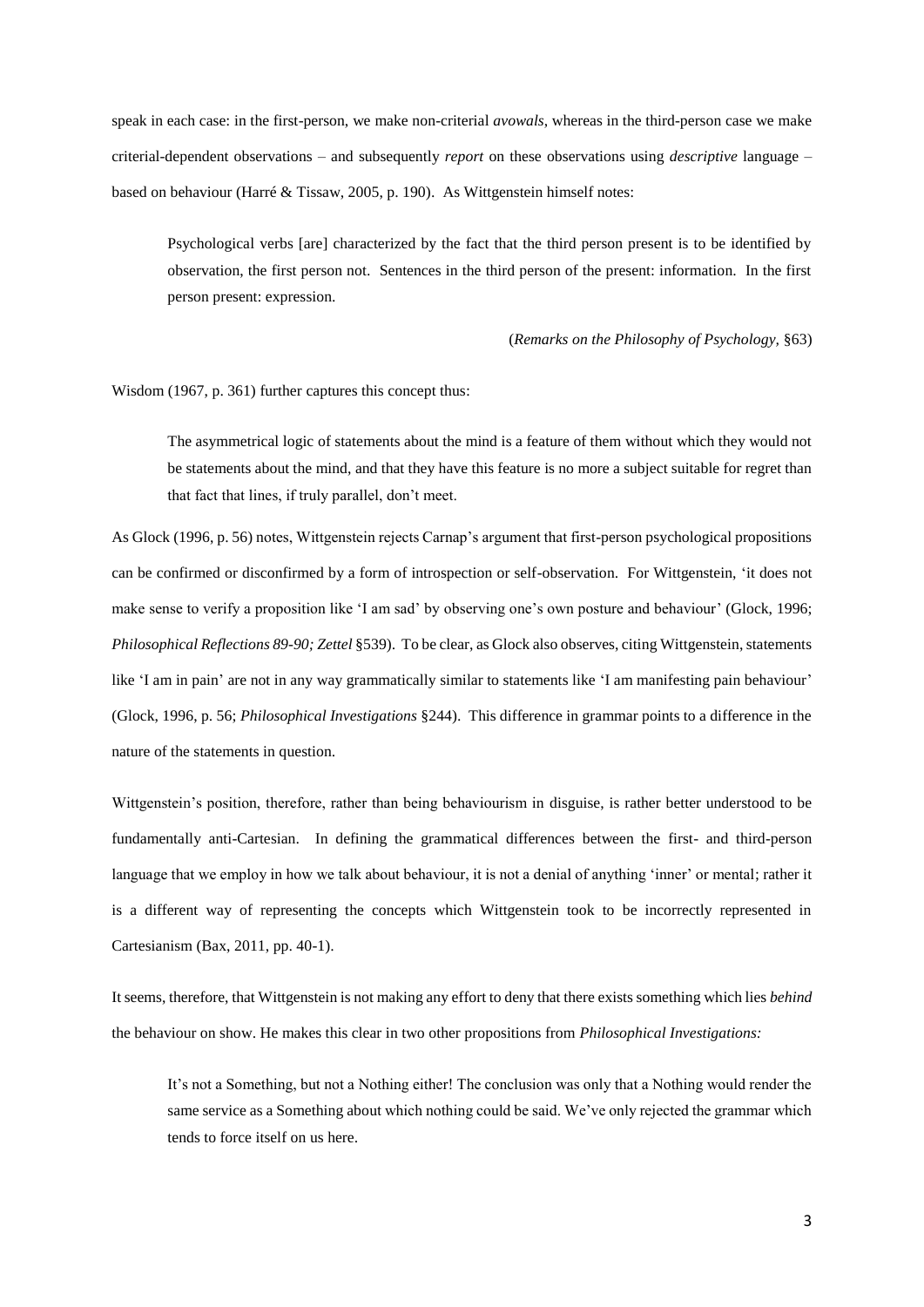The paradox disappears only if we make a radical break with the idea that language always functions in one way, always serves the same purpose…

#### (*Philosophical Investigations,* §304)

Furthermore, in §305, Wittgenstein goes further to claim 'What gives the impression that we want to deny anything?' opining that he is against only the idea that the picture of an inner process might allow us to use words correctly, and across contexts with no consideration as to the first- and third-person asymmetry which governs them.

This profound asymmetry, which is at the heart of Wittgenstein's philosophy of language, lets us see why *training* is so central to his philosophy, and why his ideas about how we learn to do any meaningful action – or to play any 'game' – is not a behaviourist notion, as opposed to being one founded on the philosophical role which language plays in how we communicate unambiguously about our observations (third-person) and avowals (first-person). Training lies at the foundation of this – to the extent that Wittgenstein claims it is the foundation of every explanation – as a process which *initiates* learners into the rules of the game being played. Wittgenstein is not suggesting that there are no moments of personal contemplation which might lead to a particular behaviour being made manifest; rather he is outlining that to acquire the ability to engage meaningfully in *any* type of behaviour, we must first be inculcated into the manner of acting which is in keeping with other similarly trained people.

Training, or '*Abrichtung'*, seems apt in this context; so that we might prepare students to engage meaningfully with the game, by first knowing how the game is played. As Malcolm (1986, p. 156) notes, 'If there is no *we* – if there is no agreement among those who have had the same training, as to what are the correct steps … then there would be no *wrong* steps, or indeed any *right* ones.' Training, therefore, is a blind acceptance of the rules, *initially,*  so that we can engage meaningfully in the games we play. This is not a denial of one's rationality, nor is it an acceptance of *obedience* as mere *compliance*. Rather, it is an acceptance of the notion that in order to learn how to play a game, one must first grasp the rules, *and then* play the game *in agreement* with this rules. In this absence of this *agreed* set of rules to which we are exposed in our training, as Malcolm observes, correctness and incorrectness are no longer meaningful concepts; something we would surely want to avoid in *any* educational process. To put it another way, playing the game of 'learning' in isolation or atomistic form is not intelligible; so we acquire the rules of active participation in the game in our *training*, and thereafter engage meaningfully in accordance with these rules of play.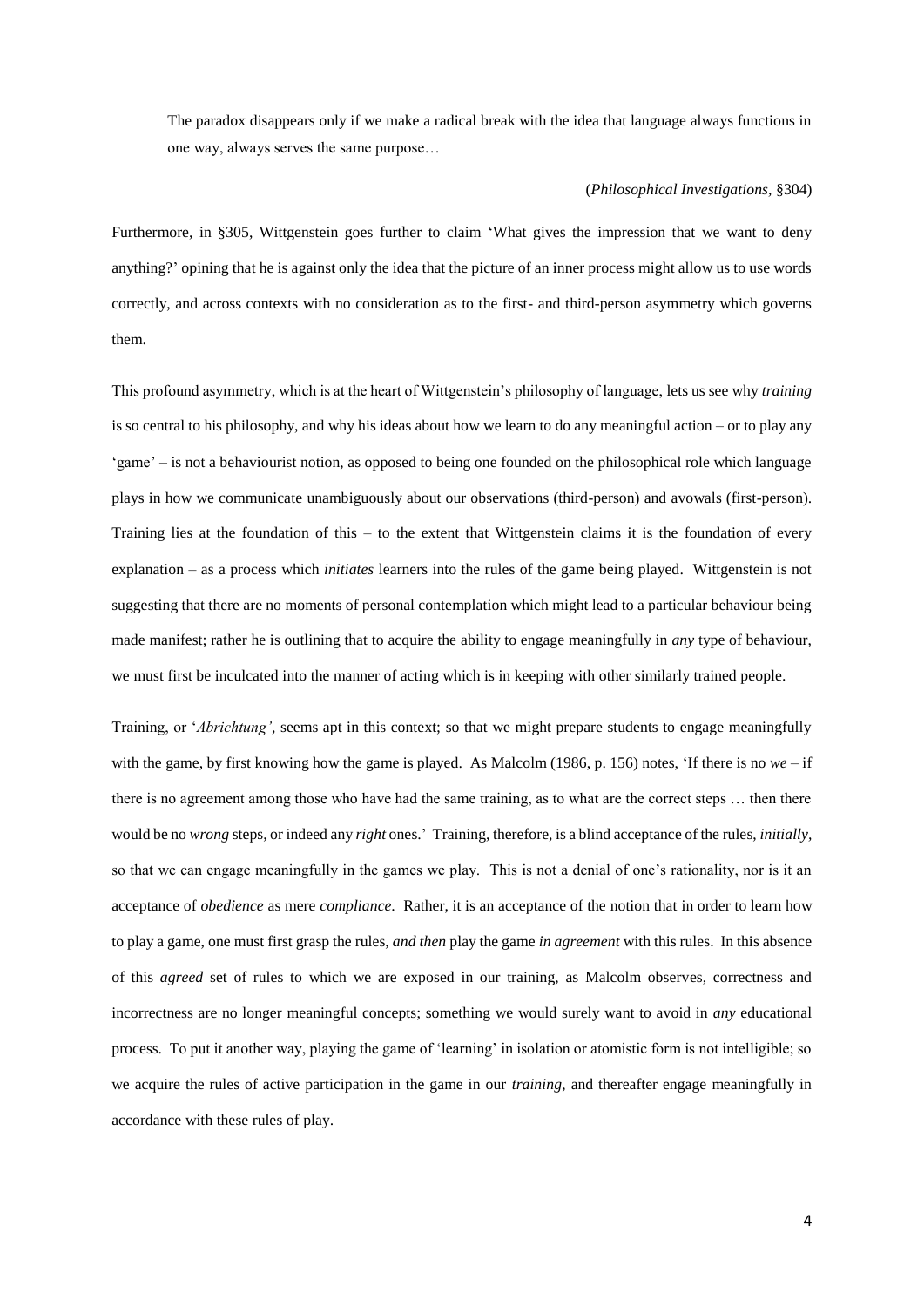#### **3 Language-Games**

The concept of a language-game is also central to Wittgenstein's philosophy. Wittgenstein viewed language and games as analogically connected, in a similar way to how previous philosophers, like Frege and Russel viewed language as connected to a calculus or formal system of rules (Glock, 1996, p. 193). The game analogy which Wittgenstein often invoked was chess. The reason for this was to elicit the notion that language, like the game of chess, has rules. The rules of language are grammatical rules. The purpose of the rules of any game is to fix *what makes sense* within the game whilst playing it. The other analogical extension which Wittgenstein makes between language and games is that when playing a game, correct moves are established by *performing* the move. So too in language, *meaning is found in the use of the words* (*Philosophical Investigations,* §1, 9, 10, 20, 30, 35, 40, 41, 43, 120, 138, 139, 197, 247, 532).

It is crucial to understand that the notion of a language-game does not apply only to the use of words, for example. Rather, Wittgenstein is creating a model of understanding how human beings engage in *any* activity in a meaningful manner. Any behaviour which is to be understood in any meaningful sense must be constrained by a pre-existing set of rules which govern meaningful action. Playing a language-game requires an appreciation for the rules – attained in one's *training* – and then knowing how to act in agreement with those rules. The genius of Wittgenstein's invoking of the language-game analogy is found mainly in coming to appreciate that he does not insist that rules *in themselves* are sufficient to play any game. That is, a rule *in itself* cannot guide to its appropriate use. We can interpret a rule in an infinite number of ways. This gives rise to the notion of a *paradox* in how we might follow rules:

This was our paradox: no course of action could be determined by a rule, because every course of action can be brought into accord with the rule. The answer was: if every course of action can be brought into accord with the rule, then it can also be brought into conflict with it. And so there would be neither accord nor conflict here.

#### (*Philosophical Investigations*, §201)

As a consequence, a rule is like a *signpost* (*Philosophical Investigations*, §85); and part of learning how to play the game, is learning how to follow a signpost, to know which way it points, and to follow its direction. This following is an active process. It is something which means that in order to meaningfully engage in any activity (of educational value in particular) is to learn how to follow the rule, to be guided by the signpost *correctly.* As Wittgenstein opines: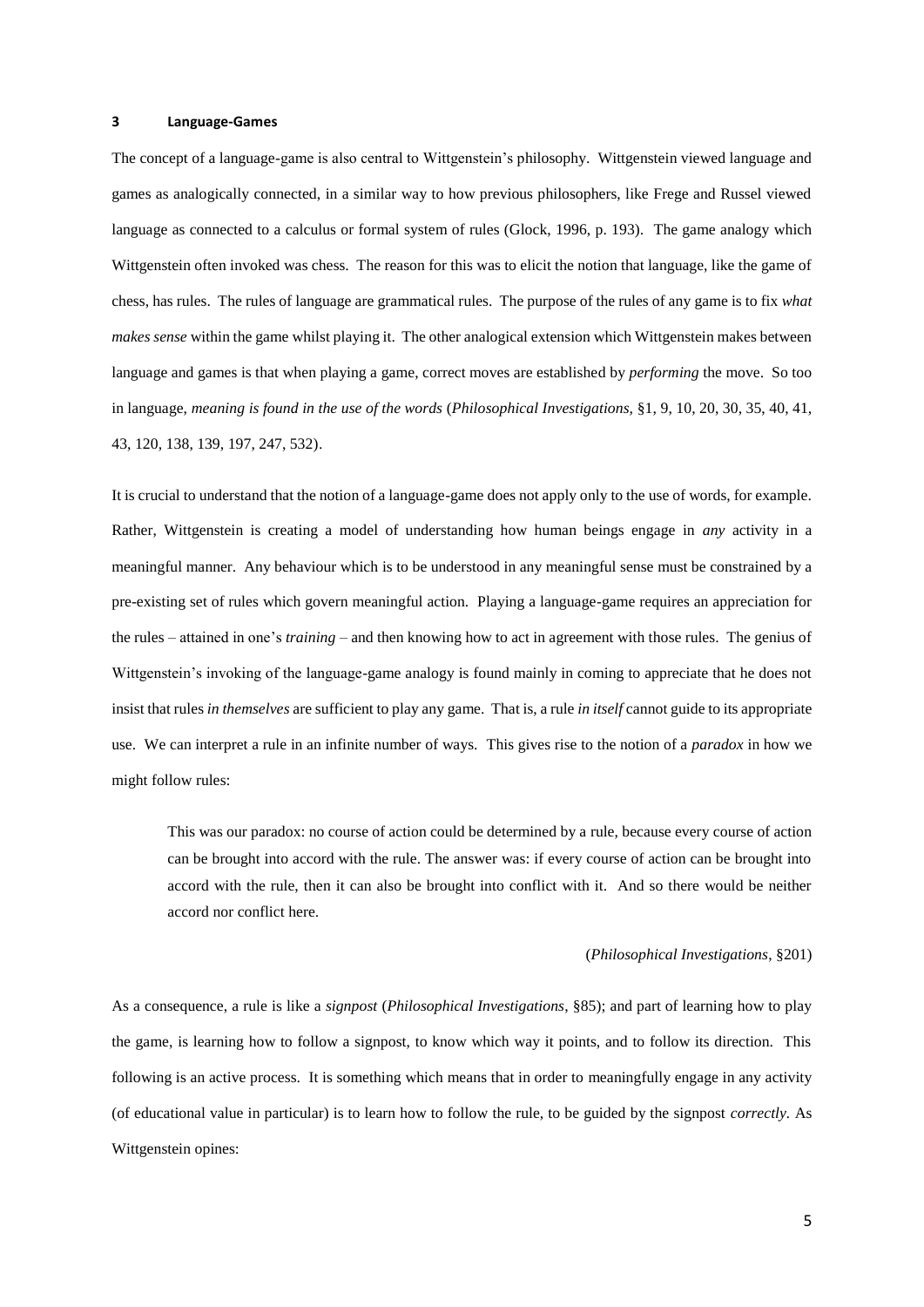That's why 'following a rule' is a practice. And to think one is following a rule is not to follow a rule. And that's why it is not possible to follow a rule 'privately': otherwise thinking one was following a rule would be the same as following it.

# (Philosophical Investigations, §202)

This signpost-like guidance cannot, however, be a private possession. Indeed, one of the key elements of Wittgenstein's philosophy of language-games was the idea that we cannot develop a semantically meaningful language-game in isolation from other players. This idea is now celebrated as the *Private Language Argument*  (*Philosophical Investigations,* §243, 246, 256, 269), and has been written about by many distinguished philosophers, most notably Kripke (1982) and Baker & Hacker (2014). The notion is a simple one, but has profound implications for the nature of how we engage in any activity with semantic considerations. Wittgenstein contests that language, as he defines it, cannot be conceptually private; that is, it cannot be something to which only one person has access.

Indeed, a fundamentally private language would, by definition, be inaccessible to anyone other than the person who 'owns' it. As such, this would mean that the person who owns the private language could not understand it themselves! Why? Well, if the person could understand their own private language, then by default – as a language user of other language-games which other people *can* play – the owner of the private language could translate the language into something which other language-users (players) could understand, hence violating its private nature. This is clearly absurd, and so it must follow that the private language cannot be understood by the person who claims to have private possession of it. This is clearly also absurd, since what would it mean to have possession of a private language which no-one, including the owner, can understand or use? Wittgenstein thus concludes that we do not play language-games in private, rather we engage in meaningful linguistic exchange with other users of the language, and all of the users are playing by the same set of agreed rules, shown to them in their *training*.

The implications of Private Language are far-reaching for our considerations of what it means to engage in learning anything meaningful within education. If we set learning languages, sciences, mathematics, arts, history, and religion, for example, inside this context, we begin to realise that *all learning* is a fundamentally communitybased practice, which leans heavily on the notion of *training*. Wittgenstein, to be clear, is not saying that we cannot make our own contributions to these studies by personal reflection and moments of creativity. Rather, our entire engagement with any meaningful exchange of ideas is set inside a fiduciary framework of established rules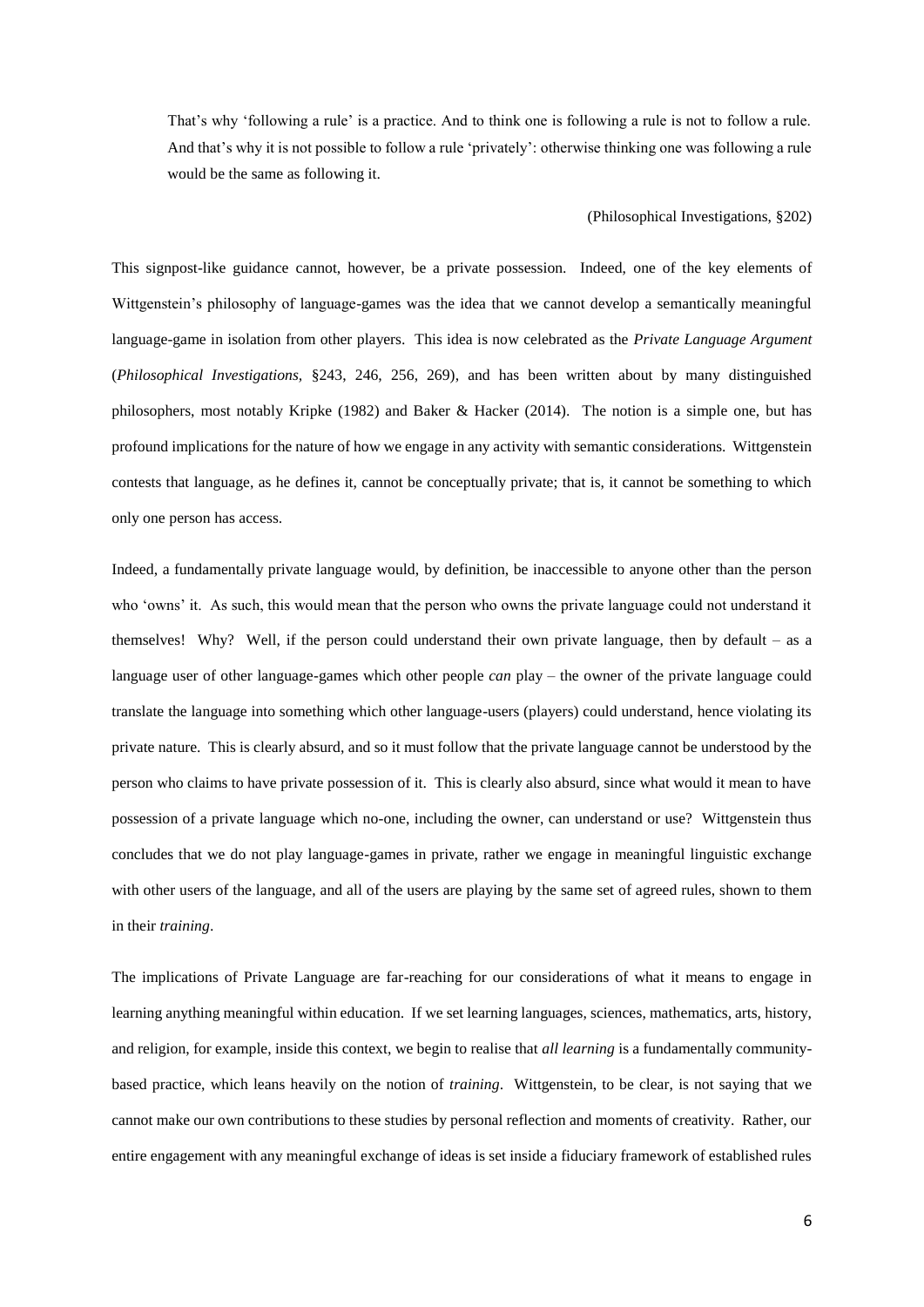and routines, which are public possessions, not private ones. Individual dissent from these rules, norms and maxims is discouraged *in the first instance*, in order to learn how to play the game *at all.* Becoming a *public*  language user means developing, first, an appreciation of the rules of the language-game, and then *using* the rules in agreement with the other language-users who participate in the game.

# **4 Rule-following and Continuing Sequences**

When we consider Wittgenstein's language-games analogy, and begin to note the centrality of rule-following in the development of these ideas, it becomes clear that for Wittgenstein, learning any new skill or ability can be considered as a process of learning the rules of the game (*training*) followed by developing an insight as to *when* and *how* to apply the rules in agreement with other language users. We have seen how Wittgenstein warns that simply knowing the rules is not sufficient for becoming a sophisticated language-user or game-player. Indeed, rules are the *signposts* which point the players of the game in the correct direction, but signposts only take us so far. So, for example, knowing that the knight moves 3+1 in chess does not ensure that we will move the piece correctly when in-game play. We must demonstrate *with regularity* whilst playing the game that we can move the knight in the 3+1 movement, in agreement with how other chess players move the same piece. So too in mathematics, for example, we might teach a pupil the quadratic formula:

$$
x = \frac{-b \pm \sqrt{b^2 - 4ac}}{2a}
$$

However, in the absence of demonstrating how one applies (*uses*) the formula, could we reasonably claim that the pupil is a gifted 'language-user' in relation to the *use* of the quadratic formula? The formula does not guide *in and of itself.* A rule does not come equipped with a set of instructions as to its appropriate interpretation or use. Wittgenstein has made this much clear in the rule-following paradox, outlined earlier. The rule simply points – like a signpost (*Philosophical Investigations*, §85) – in the correct direction. Something more is needed.

Once again, the concept of *training* is central to how Wittgenstein resolves this conundrum:

Following a rule is analogous to obeying an order. One is trained to do so, and one reacts in a particular way. But what if one person reacts to the order and training *thus*, and another *otherwise?* Who is right, then?

(*Philosophical Investigations*, §206)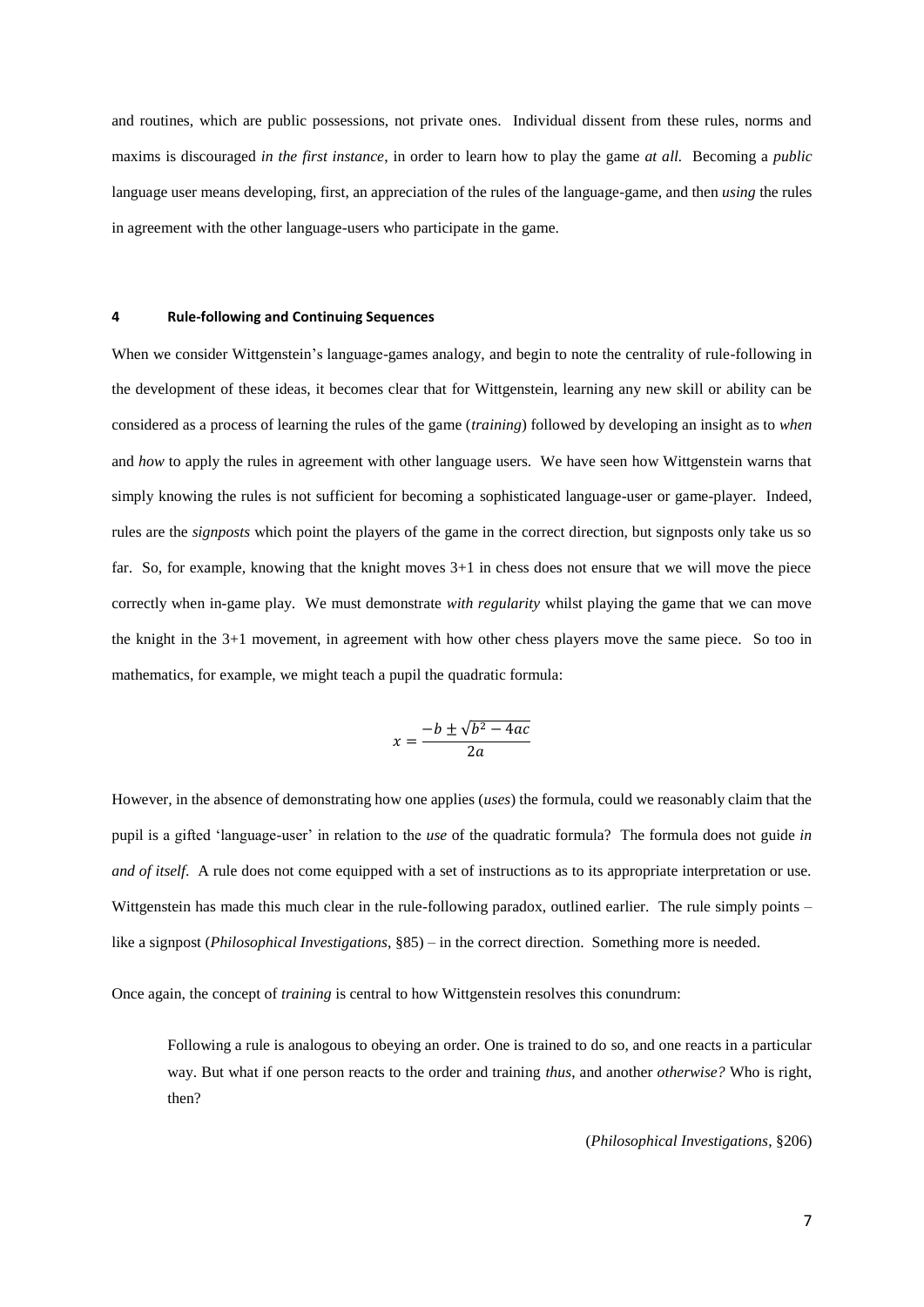Wittgenstein concludes that this is resolved with reference only to the collection of demonstrated behaviours of like-minded language-users: 'Shared human behaviour is the system of reference by means of which we interpret an unknown language.' (Ibid.) Why, though, is the defining quality found in the agreement of a shared practice? Why did Wittgenstein not settle on the belief that the rule is enough to guide towards its appropriate use? Why is the rule – the signpost –not enough?

Considered in itself a sign-post is just a board or something similar, perhaps bearing an inscription, on a post. Something so described does not, as such, sort behaviour into correct and incorrect – behaviour that counts as following the sign-post and behaviour that does not.

(McDowell, 1992, p. 41)

An excellent example of this problem is found in Kripke (1982), in which there is a paradox which has famously become known as the 'Kripkenstein paradox'. An extension of Wittgenstein's original work on the peculiar nature of rule-following, Kripke poses an interesting conundrum in which the simplest of mathematical rules – addition – cannot be explained by the rule itself.

Kripke (1982, p. 9) poses a profound problem for mathematics teachers when he suggests that we might one day encounter a pupil who defines addition as follows:

$$
x \bigoplus y = \begin{cases} x + y, & \text{provided } x, y < 57 \\ 5 & \text{otherwise} \end{cases}
$$

Kripke's problem presents us with a profound concern for teaching mathematics. Indeed, this function means that the pupil will add 'as normal' for all additions where the numbers being added are less than 57. This, Kripke suggests, may be because the list of examples shown to the pupil during teaching takes him naturally to this point (i.e. 57 is arbitrarily fixed). However, the serious concern arises post-teaching, when the pupil is asked to perform 68 + 57, and answers '5'. This new function, which Kripke calls 'quus' is the same as the rule for 'plus' up to all numbers just less than 57, but once we consider numbers 57 or more, all the answers become 5.

Kripke outlines why this is so problematic:

Now, if the sceptic proposes his hypothesis sincerely, he is crazy; such a bizarre hypothesis as the proposal that I always meant quus is absolutely wild. Wild it indubitably is, no doubt it is false; but if it is false, there must be some fact about my past usage that can be cited to refute it. For although the hypothesis is wild, it does not seem to be *a priori* impossible.

(Kripke, 1982, p. 9)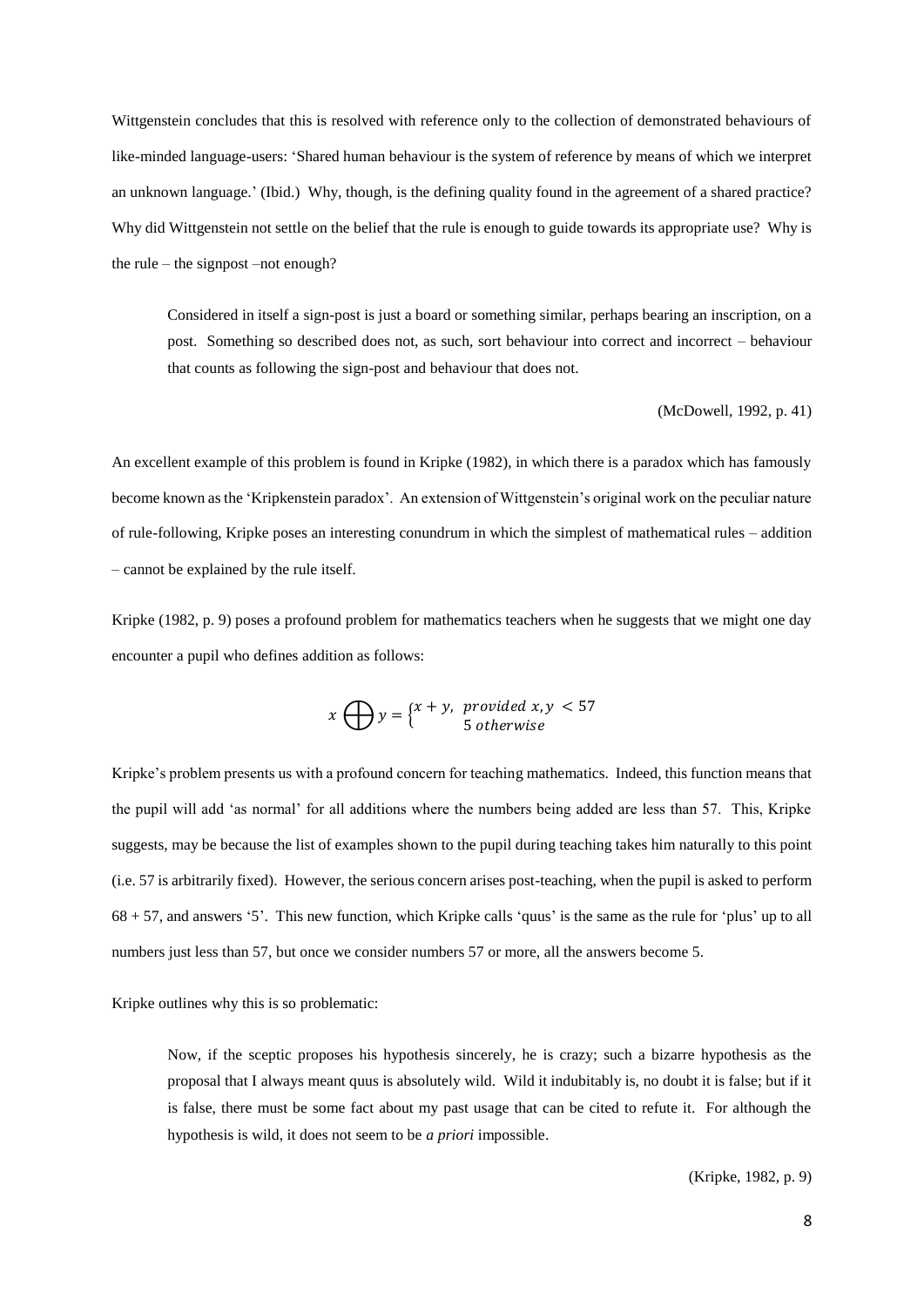Alas, no such evidence can be provided. It seems as though the rule is followed 'blindly' and without good reason to lead towards the answer 125, rather than 5. The sceptic to whom Kripke refers is not suggesting that the answer to this problem *should* be 5; rather that there should be some reason why the answer is 125, and not 5. Kripke's efforts to appease the sceptic's concerns are not resolvable by looking *only* at the facts within the locality of the pupil. The rule for addition is no more a suitable candidate for the pupil continuing, than the quadition rule is. Addition and quadition are both signposts. In this case, they sit at the same crossroads: one leads towards an agreed way of acting (adding) and the other leads us on a strange and peculiar path (quadding). But when the pupil stands at the crossroads, equipped only with the rule and some finite list of example applications of the rule, Kripke concludes that there is no way to say what rule he should pick in order to go on *beyond the examples* he has been given. Rather worryingly, this does not just apply to a continuation of mathematics sequences and rules. As Bloor (1997, p. 10) opines, 'This does not just apply to number sequences. Teaching someone the word 'red' is, in a sense, teaching them the rule for using the word. This too involves moving from a finite number of examples to an open-ended, indefinitely large range of future applications.'

However, Kripke also considers why this finite list of examples do not explain the pupil's ability to follow the rule (addition) as we would want him to. Perhaps if we could see inside the pupil's mind, this would elicit some previously unforeseen information which would be able to tell us why he chooses 'plus' instead of 'quus'? Kripke outlines that this does not solve the problem, since 'whatever 'looking into my mind' may be, the sceptic asserts that even if God were to do it, he still could not determine that I meant addition by 'plus'.' (1982, p. 14), and that the sceptic 'claims that an omniscient being, with access to *all* available facts, still would not find any fact that differentiates between the plus and the quus hypothesis.' (1982, p. 39).

This is precisely because of the indeterminacy of a rule as a thing-in-itself, since 'instructions for following a rule underdetermine the correct way to follow a rule.' (Panjvani, 2008, p. 307). A finite list of examples, moreover, taken together with the rule we wish to teach, will not resolve this paradox, since 'finite behaviour cannot constrain itself to within uniqueness' (Wright, 1986, p. 98). Anscombe (1985, pp. 342-3) gives a resounding mathematical case to demonstrate this.:

Although an intelligence tester may suppose that there is only one possible continuation of the sequence 2, 4, 6, 8, …, mathematical and philosophical sophisticates know that an indefinite number of rules are compatible with any such finite initial segment. So if the tester urges me to respond, after,  $2, 4, 6, 8, \ldots$ , with *the* unique appropriate next number, the proper response is that no such unique number exists.

Indeed, as Anscombe also outlines, the sequences whose nth term is defined by: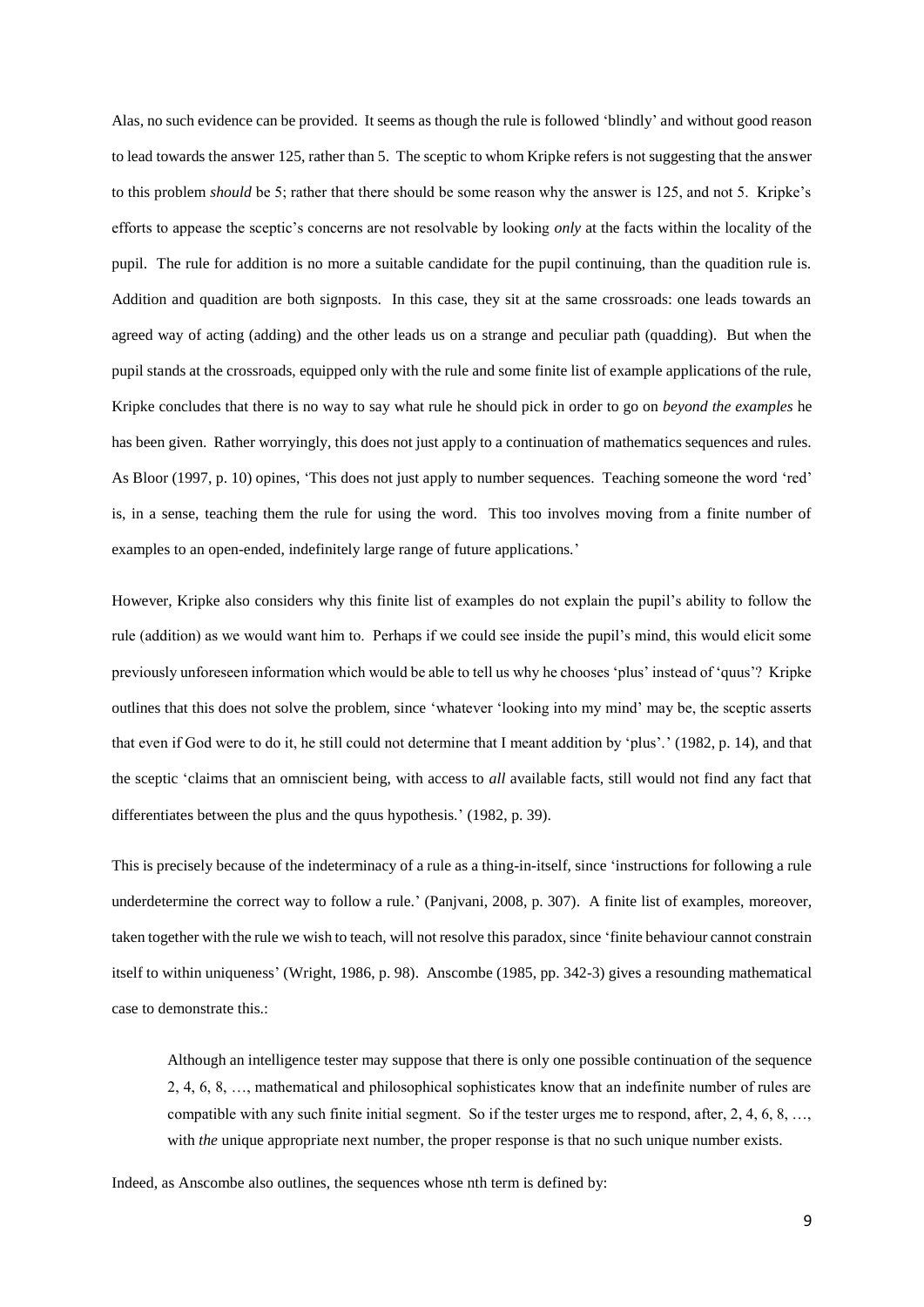$$
U_1(n) = 2n - \left(\frac{1}{24}\right)(n-1)(n-2)(n-3)(n-4)
$$
  

$$
U_2(n) = 2n + 45(n-1)(n-2)(n-3)(n-4)
$$
  

$$
U_3(n) = 2n - 3(n-1)(n-2)(n-3)(n-4)
$$

will all generate the first 4 terms, 2, 4, 6, 8, ... but all will produce radically different  $5<sup>th</sup>$  terms. Perhaps, it might be contested, these rules – for quadding and for these over-complicated nth terms – are not the *simplest* rule; that is, they are not the *simplest* continuation of the finite list of examples given to us during teaching. Rather ominously, Chaitin (2007, p. 120-1) outlines – extending work on Turing's Halting Algorithm and Gödel's Incompleteness Theorems in his work on algorithmic information theory – that a simplest rule does not even exist.

So, what does this all point towards? Is the suggestion here, from Kripke, Wittgenstein and company that we cannot justify our pupils' ability to go beyond the information given to them in the finite list of examples shown to them in teaching? Quite the contrary, in fact: this points towards the realisation that there is some *other* aspect to learning which is fundamentally non-mental, non-internal, and non-rule-like, which allows the student to transcend the examples shown to him, and continue them *correctly.* Classrooms are not filled with children claiming to extend examples in varied and complicated ways. Teachers can feel comfortable in asking their students to 'go on in the same way...' after showing them a list of examples. Wittgenstein explains why:

How can I follow a rule, when after all whatever I do can be interpreted as following it?

It is true that *anything* can be somehow justified. But the phenomenon of language is based on regularity, on agreement in action.

Here it is of the greatest importance that all of the enormous majority of us agree in certain things. I can, e.g., be quite sure that the colour of this object will be called 'green' by far the most of human beings who see it.

… we say that, in order to communicate, people must agree with one another about the meaning of words. But the criterion for this agreement is not just agreement with reference to definitions, e.g., ostensive definitions – but *also* an agreement in judgements. It is essential for communication that we agree in a large number of judgements.

# (*Remarks on the Foundations of Mathematics,* VI, §§38-9)

Part of another proposition in Wittgenstein's consideration of this potentially troubling notion captures how we should think about this as educators. How should we teach? Wittgenstein says 'I will teach him … by *examples*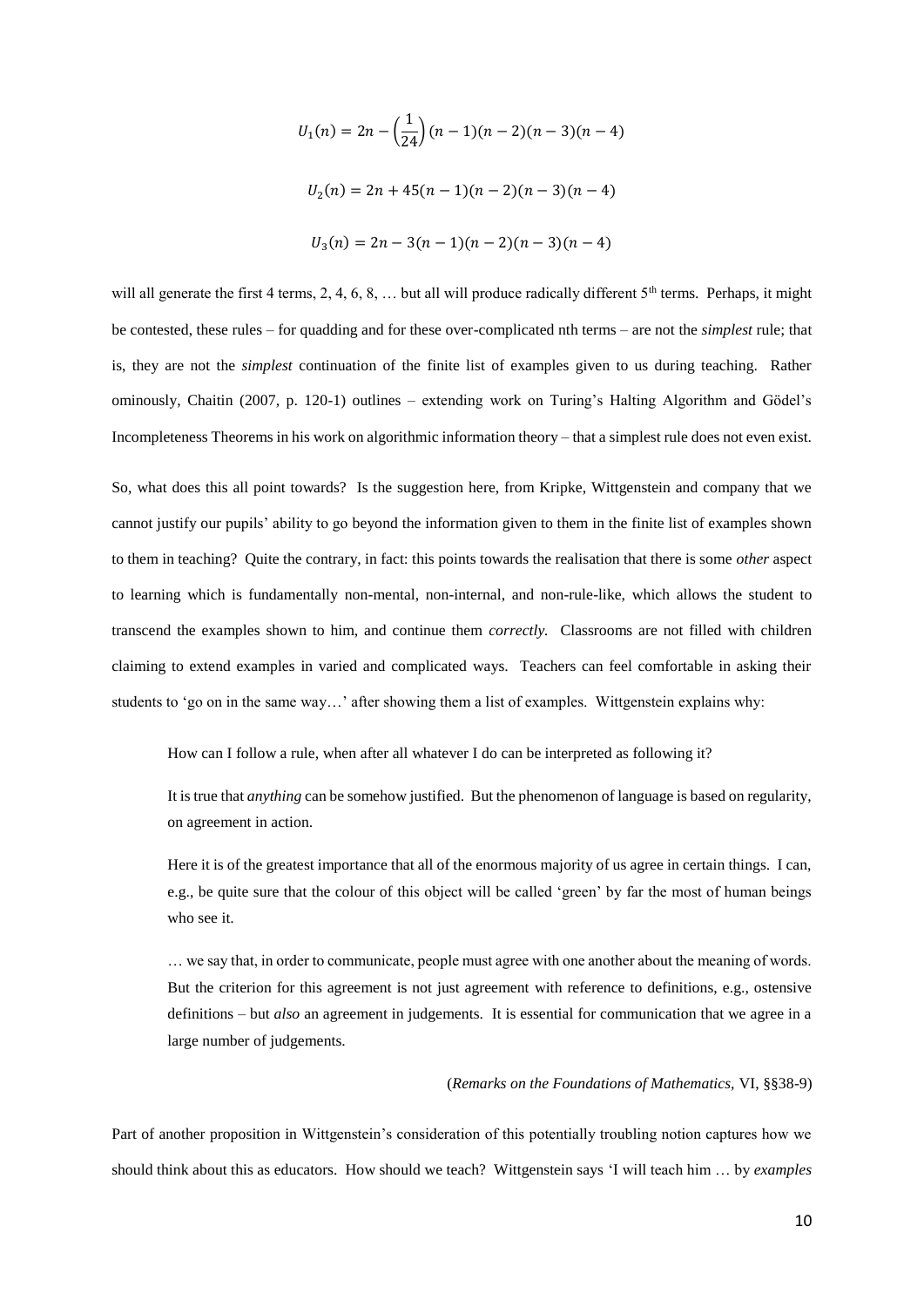and by *exercises* – And when I do this, I do not communicate less to him than I know myself.' (*Philosophical Investigations*, §208). Such teaching must take a very particular form: 'I do it, he does it after me; and I influence him by expressions of agreement, rejection, expectation, encouragement. I let him go his way, or hold him back; and so on.' (Ibid.). Going beyond the finite list of examples, applying the rules which are elicited within the examples, is the primary focus of our teaching anything: 'Teaching which is not meant to apply to anything but the examples given is different from that which *'points beyond'* them.' (Ibid.).

### **5 'Rails to Infinity'**

Pointing beyond is crucial to following a list of finite examples and the rules which such examples encompass. The shared nature of human behaviour, which Wittgenstein calls a reference point, is what defines the concepts of correct and incorrect. Agreement is central to rule-following, and going beyond the information given to us within a finite segment of a sequence or a finite list of examples which are design to capture the meaning of the concept we are teaching. We might feel uncomfortable with this as an *explanation*, and we may want to search for some other reasons – usually internal reasons 'within' the learner – as to why our pupils generally choose the correct interpretation of our examples; that is the interpretation *we want* them to choose. However, as Kripke has shown, the reasons which we might offer to the sceptic who wishes to challenge us, when we look only within the locality of the learner – the within – soon give way to bedrock certainties.

Wittgenstein similarly warns:

'How am I able to follow a rule?' – If this is not a question about causes, then it is about the justification for my acting in *this* way in complying with the rule.

Once I have exhausted the justifications, I have reached the bedrock, and my spade is turned. Then I am inclined to say: 'This is simply what I do.'

#### (*Philosophical Investigations*, §217)

As unpleasant as it may seem to accept it, reasons come to an end, and we conclude that 'When I follow a rule, I do not choose. I follow the rule *blindly*.' (*Philosophical Investigations*, §219). Like 'rails invisibly laid to infinity' (§218) every rule has a meaning, captured in how it is used and applied by a similarly *trained* community of practitioners, and this rule 'traces the lines along which it is to be followed through the whole of space.' (§219). When we come to understand that the syntactic content of the rule (the formula, for example) is the *signpost*, and the semantic content of the rule – which is captured in how we are *shown* to *use* the rule in practice – are the *rails*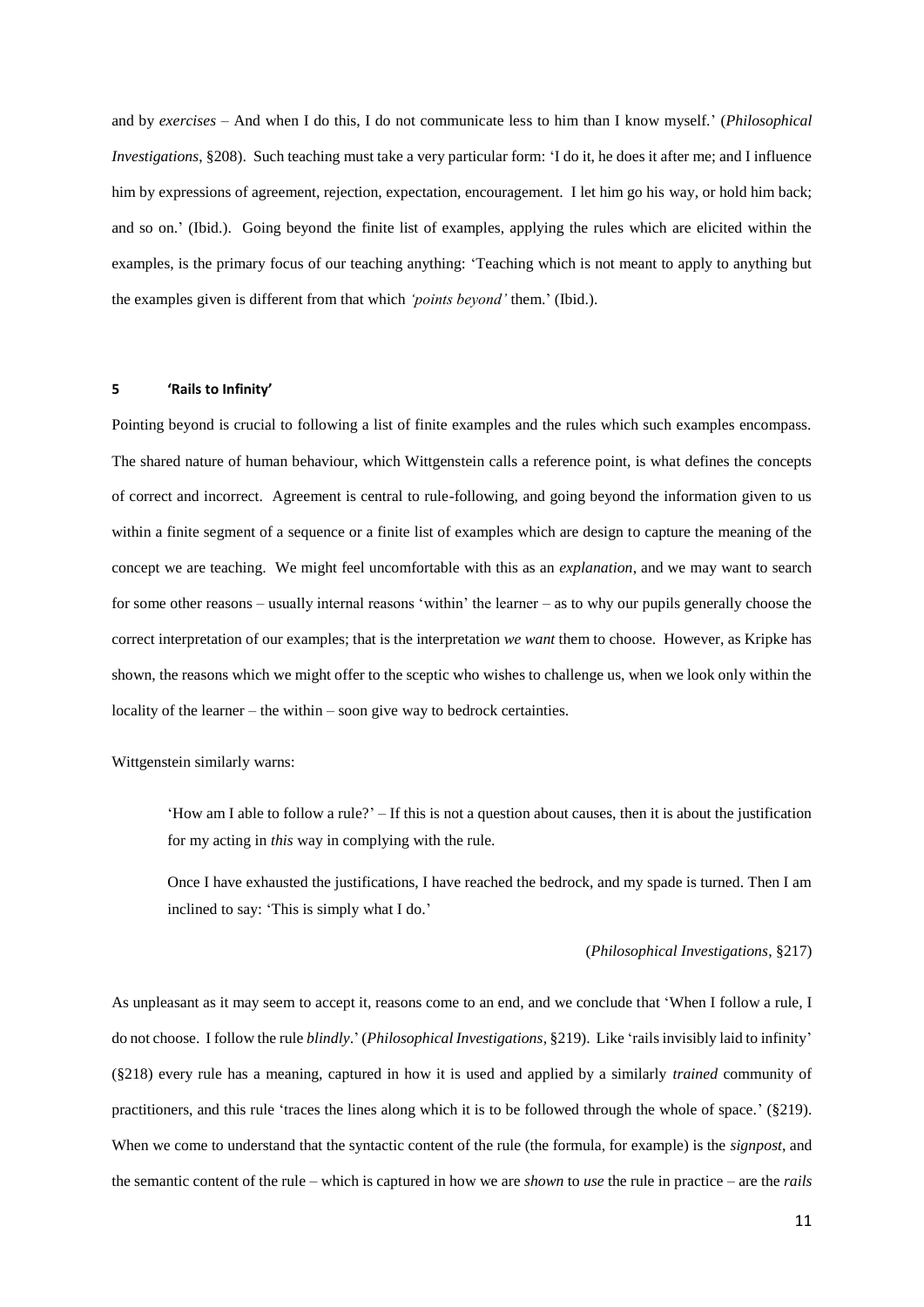*to infinity*, we come to appreciate how rule-following is central to how we learn anything, especially in mathematics. Namely, we refer to our specific *training* which has equipped us with the ability to interpret the rule correctly; a training which merged the *signpost* with the *rails to infinity*, to ensure that the 'infinitely long rails correspond to the unlimited application of a rule.' (§218).

Repeatedly *consistent application* of the rule *in agreement* with the adopted manner of its use is what points towards the rule being applied in the manner which is expected: ''But surely you can see … !' That's precisely the characteristic exclamation of someone who is compelled by a rule.' (*Philosophical Investigations*, §231). As Ryle (1949, p. 164) remarks:

To settle whether a boy can do long division, we do not require him to try out his hand on a million, a thousand, or even a hundred different problems in long division. We should not be quite satisfied after one success, but we should not remain dissatisfied after twenty, provided they were judiciously variegated and that he had not done them before. A good teacher, who watched his procedure in reaching them, would be satisfied much sooner, and he would be satisfied sooner still if he got the boy to describe and justify the constituent operations that he performed.

Following a rule is therefore a compulsion to act, guided by the *training* which shows the syntactic rule, and the *carefully chosen examples* which lay down the rails to infinity. Oakeshott (1989, p. 50) summarises succinctly, thus:

What is required in addition to information is knowledge which enables us to interpret it, to decide upon its relevance, to recognize what rule to apply and to discover what action permitted by the rule should, in the circumstances, be performed; knowledge (in short) capable of carrying us across those wide open spaces, to be found in every ability, where no rule runs.

# **6 On the Nature of Mathematics**

Following the rules of mathematics is central to being able to *do* mathematics. The abstract constructs, algebraic norms and conventions, laws of arithmetic, geometry and trigonometry, and mathematical formulae are all syntactic, rule-like *signposts*, which point learners in the direction of what should be done. However, the *rails to infinity* are laid down by active engagement with the rule, by breathing interpretive understanding into the rule. Such understanding is found in the close imitation of a master expert, who has already seen the rule rolled out *ad infinitum*. The syntactic, informative rule is accompanied by the semantic element which is seen, and then practised. There are no further reasons given for trying to grasp *why* the rule is followed in the *correct* way. That is, we can appease Kripke's sceptic by saying that he was asking the right questions, but *looking in the wrong*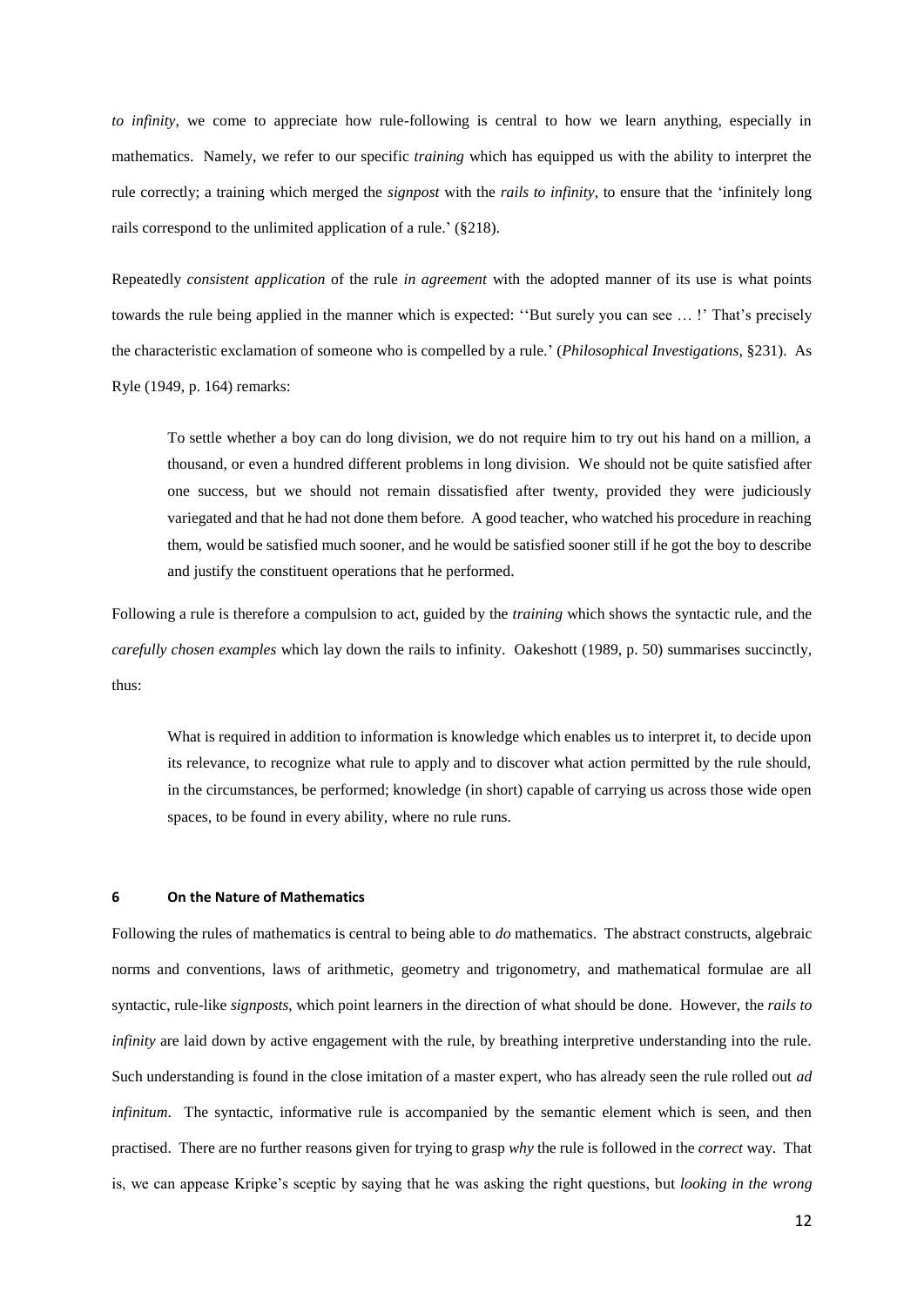*places* for his answer. When we consider *only the internal* aspects of the learner – what Kripke called 'looking into the mind' – we cannot find any reason to follow one interpretation of any rule over some other interpretation. We cannot, when restricting ourselves only to the inner, give logical grounds for claiming that  $68 + 57$  should be 125, rather than 5! Both solutions are viable, since both solutions are possible on *some interpretation of the rule.* What else is needed to justify the answer as 125? The *agreement* in *judgement* of the community of mathematicians to declare, unanimously, that '125' is the answer to  $68 + 57$ . This much is clear from Wittgenstein's philosophy of rule-following and language-games, and it is significant for mathematics in particular: 'Indefinitely many other ways of acting are possible: but *we* do not call them 'following the rule'' (Malcolm, 1986, p. 155). Kripke's sceptic shows that there are infinitely many ways to follow the rule, but the mathematical community declare with one voice, which *one single way* is correct.

For this reason, Oakeshott suggests that 'before any skill or ability can appear, information must be partnered by 'judgement', 'knowing *how*' must be added to the 'knowing *what*' of information' (1989, p. 49). This notion should not trouble us too much, since there is an analogical extension of it within the philosophy of quantum physics, which often informs – due, mainly to the work of quantum pioneer Neils Bohr (1934, 1958, 1987) – the philosophy of psychological science. Similar concepts have been developed in the quantum movement, in relation to 'weak objectivity' (d'Espagnat, 1983), noting that pre-measurement states and post-measurement states are to be considered conceptually different, but logically connected through the principle known as 'complementarity', which Whitaker (1996, p. 184) and Katsumori (2011, pp. 18, 134) defines as 'mutual exclusion and joint completion'. Indeed, in a pre-measurement state – known as a 'superposition' in quantum physics – all things are possible. In their unmeasured state, Heisenberg's *Uncertainty Principle* guarantees that quantum objects have no specific location. They are both in Location A and Location B simultaneously. It is only once these entities are measured, they take on a *specific location*, either Location A *OR* Location B.

The lesson for Kripke's sceptic, and all other rule-governed behaviours, is simple: if we look only within the locality of the learner, and even if God were to look inside the local facts within him, He would still not be able to point towards the defining reason why 125 more reasonable than 5 as the answer to 68 + 57. Both answers are entirely in keeping with all the local facts about the child in their unmeasured state. However, the picture changes radically when the child is asked to publically declare their answer as '5' or '125', because this public declaration requires being *compared* to a pre-existing practice of mathematical engagements, in which all similarly trained mathematicians will *agree* that the answer to the question posed is '125' and not '5'. In this measured state, the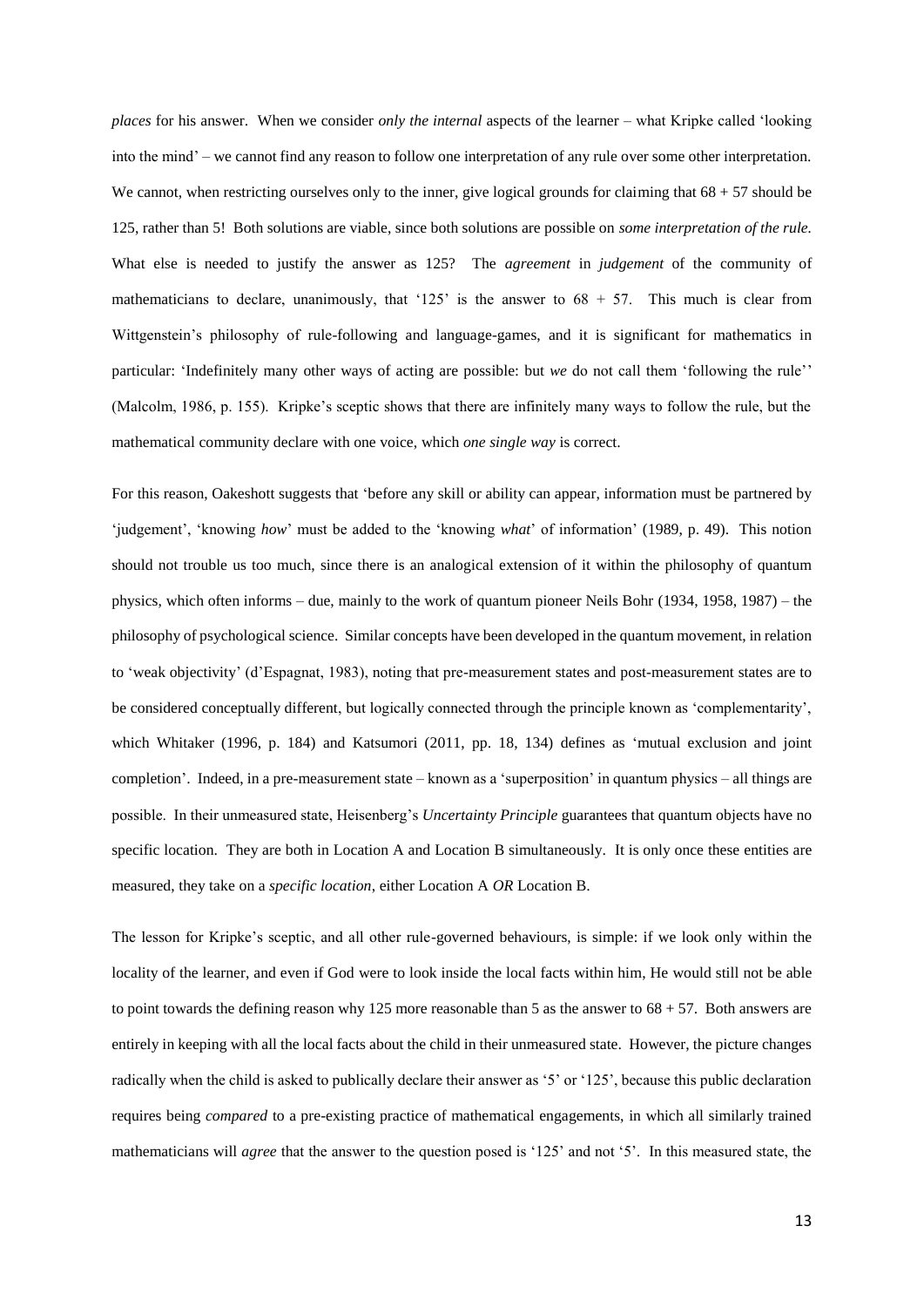child is now right *or* wrong; in their private moment, they were both right *and* wrong. Only when the situation becomes public is there are *reason* for saying one thing is correct, and the other not: 'If even God, who can see all the facts about the past (and into your mind), could not know that you meant addition then that doesn't illustrate limitations on God's knowledge. It shows that there is in this case *no fact for him to know.*' (Ahmed, 2007, p. 102, *emphasis added*). In essence: in our pre-measured, private moment, even God must conclude that '125' and '5' are *consistent* with some interpretation of the rule shown to us in our examples. Only when the matter is made public – and it steps into the domain of mathematical *agreements* and *judgements* of similarly trained people – is there a justification for appealing to the concepts of 'right' *OR* 'wrong'.

#### **6 On How We Should Teach Mathematics**

There are some general pedagogical points about how one should teach mathematics which arise from our considerations about rule-following and language-games. Wittgenstein's philosophy, rather than being behaviourist as some people may contend, is in fact fundamentally anthropological and sociological in nature; aspects which his philosophy shares with Bohr's philosophical ideas about the nature of physics, and indeed of psychology (Kitchen, 2017, pp. 191-205). These aspects of Wittgenstein's philosophy give rise to important corollary considerations about the nature of mathematics pedagogy.

Huge areas of mathematics are rule-like propositions, syntactic in nature. There is an abstractness about mathematics – something about which mathematicians like G.H. Hardy, for example were unapologetic – which makes it formal and logical. The principles of propositional calculus, for example, form a basis for analytical and logical thought within abstract mathematics. Their nature is overtly rule-like. Mathematics as a discipline rests on these types of precepts, and the foundations of mathematics, which Wittgenstein was particularly interested in, are fundamentally axiomatic. However, being able to recite these rules which form the basis of mathematical thought, in no way tells us how to use them; that is, how to be mathematicians. Wittgenstein remarks, 'Every sign *by itself* seems dead. *What* gives it life? – In use it *lives*. Is it there that it has living breath within it? – Or is the *use* its breath?' (*Philosophical Investigations*, §432).

The importance for mathematics pedagogy, therefore, is that the rules are in no way sufficient (or indeed necessary, for that matter) in order to become an accomplished mathematician. Teachers of mathematics should display the syntactic rules as signposts, and then breathe life into the sign by showing their pupils how the rule is to be used. We show this, as Wittgenstein suggests, in *examples* and *exercises* (*Philosophical Investigations,*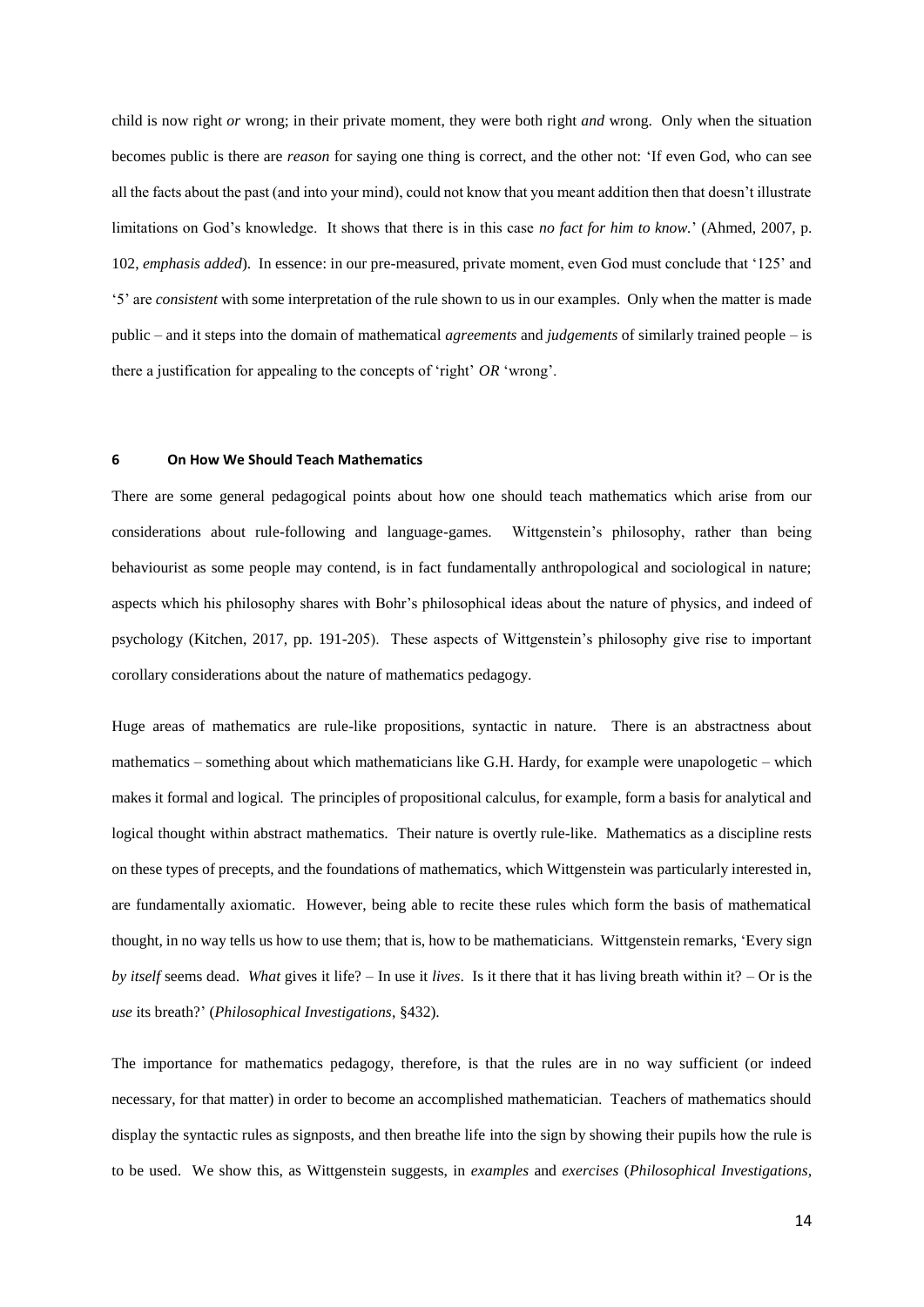§208). Teachers of mathematics *do* mathematics in the presence of their students, and they model the prevailing practices of the community of similarly-trained mathematicians, to show their pupils how mathematics is done. In agreeing with their teacher, the pupil is agreeing with the practice of mathematics. We cannot castigate such agreement, nor suggest that learning mathematics can be done without it. If we remove the centrality of the teacher's representativeness of his practice, then we simultaneously remove the concept of correctness. It is 'we' who follow rules, and therefore, teaching mathematics should focus on developing an agreement in *how* the rules of mathematics are followed, and to making students part of the 'we' who follows them. Any efforts to obviate the need for rules and a public agreement with them, does not represent the nature of mathematics as a discipline. To appease Kripke's sceptic, for example, and to justify even the simplest forms of how mathematics is learnt (and to be able to say, assuredly, that  $68 + 57$  is 125!), we must accept that agreement with the mathematical tradition and prevailing mathematical practice is central to learning mathematical ideas.

The teacher of mathematics has a tremendously privileged position in this view of mathematical pedagogy. Indeed, it is they who represent the agreement which is shared among the 'we'. This agreement is made manifest in how they interact and discuss mathematics with students. If judgement is to be aligned with the rules and rulelike propositions of mathematics to enable students to *do* mathematics beyond the finite list of examples shown to them, then this judgement is tacitly imparted in the nuanced act of teaching. Almost anyone can impart a rule, but it takes a special character to impart the insight into how the rule is used. Through the teacher's gestures, his utterances, and his constant tussles to get his students to see what *he* sees, he imparts an insight into what he represents, at which point he brings his students into agreement with him, and *ipso facto*, the community of mathematicians from which he comes.

Wittgenstein's interlocutor poses a challenge: 'But do you really explain to the other person what you yourself understand? Don't you leave it to him to *guess* the essential thing? You give him examples – but he has to guess their drift, to guess your intention.' (*Philosophical Investigations,* §210). Wittgenstein rebuts, 'Every explanation which I can give myself I give to him too. 'He guesses what I mean' would amount to: 'various interpretations of my explanation come to his mind, and he picks one of them'. So in this case he could ask; and I could and would answer him.' (Ibid.) This important realisation outlines that 'Nothing is hidden' (§435). This captures the core elements of language-game, private language, and rule-following, to conclusively reveal that whatever can be thought, can also be said; so that whatever interpretation might take place in the private moment of the student,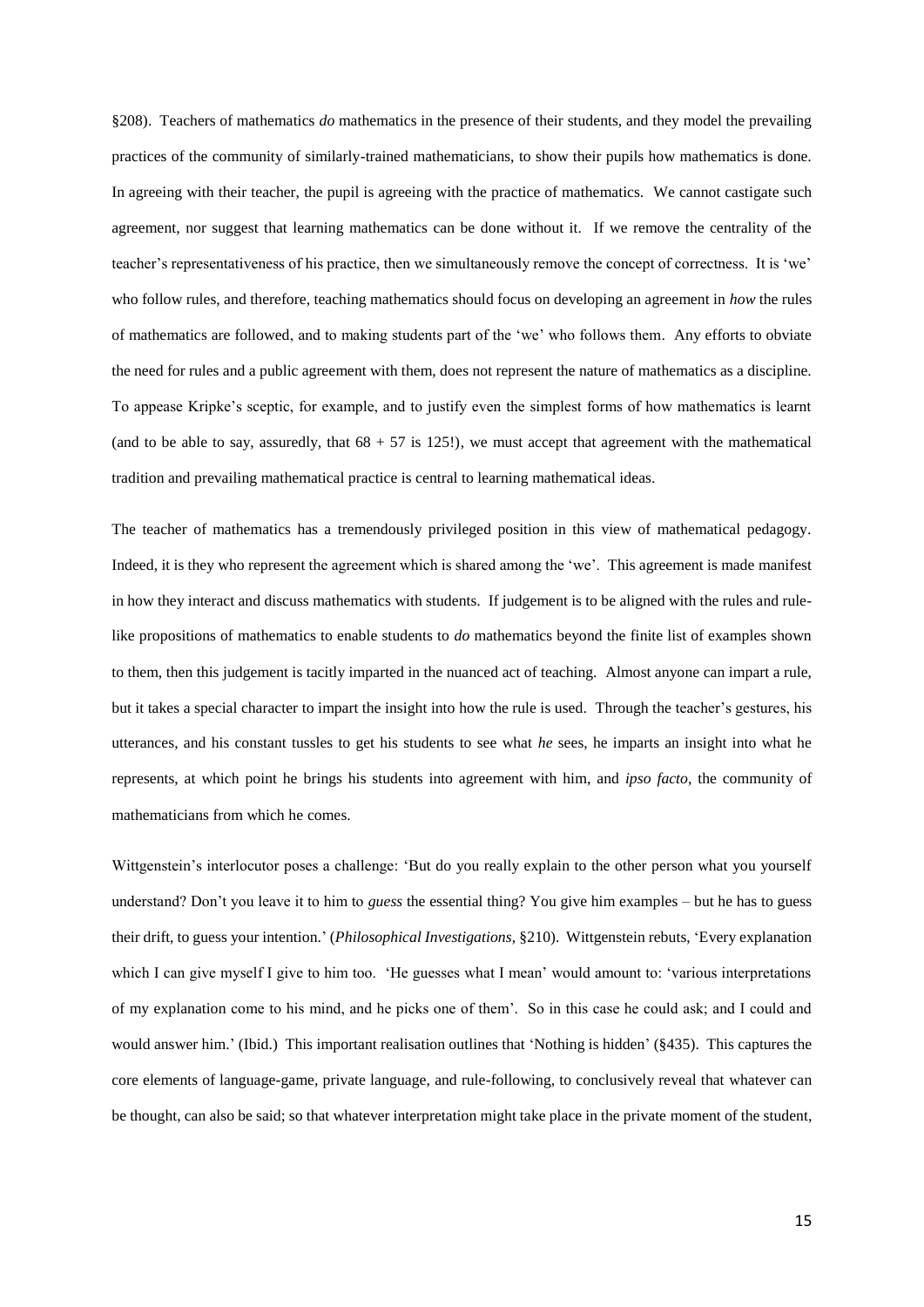once revealed in the public realm it can be realigned, if necessary, on the rails to infinity, directed in the clear pathway outlined by the signpost rule.

Teaching mathematics, therefore, should be based on a rule-governed pedagogy, and the role of the teacher should be seen as the arbiter of correct and incorrect moves in the mathematical language-game. This teacher-centric model of teaching mathematics is unapologetic, since the teacher is the one who is equipped with the rules of mathematics and, indeed more importantly, the insight as to how these rules are used. Such insight – a public, community- and tradition-based concept, which encompasses the anthropological and sociological elements of mathematics as a discipline – is found by the student in closely following, and therefore eventually assimilating, the mannerisms and modes of acting of the master expert; the teacher.

## **Conclusions**

Mathematics has a nuanced style, and its core precepts as a discipline are amenable to a very particular type of pedagogy. In this new educational age, when traditional methods of instruction are castigated form more inquiryled and skills-based orthodoxies, it is significant to consider how mathematics, by its very nature as a discipline, may require a different pedagogy. Wittgenstein's philosophy is an important contributor to these considerations, not least because it can be argued that his work on rule-following and language-games seems to capture the essence of mathematics. Mathematics is both syntactic and semantic. It has rules (e.g. formulae and laws of logic), but these rules *in themselves* do not guide towards their appropriate use. They require life (meaning), which is breathed into them from the community of like-minded, similarly *trained* mathematicians. Teachers of mathematics are crucial in this process. They must serve diligently as the representative of their practice in the classrooms, and impart the norms and maxims of their study, which they were also shown in their own training. The teacher gives meaning to the rules which mathematics rests on since, as Wittgenstein argues, rule-following requires an active *agreement* in order to be said to be done in any meaningful manner. It is therefore central to mathematics teaching and learning, to recognise that in the absence of the 'we', which is the agreement with the practices, traditions, and customs of the mathematical community, no rule can be followed, and therefore mathematics – as a rule-governed practice – is rendered fundamentally inaccessible as a study.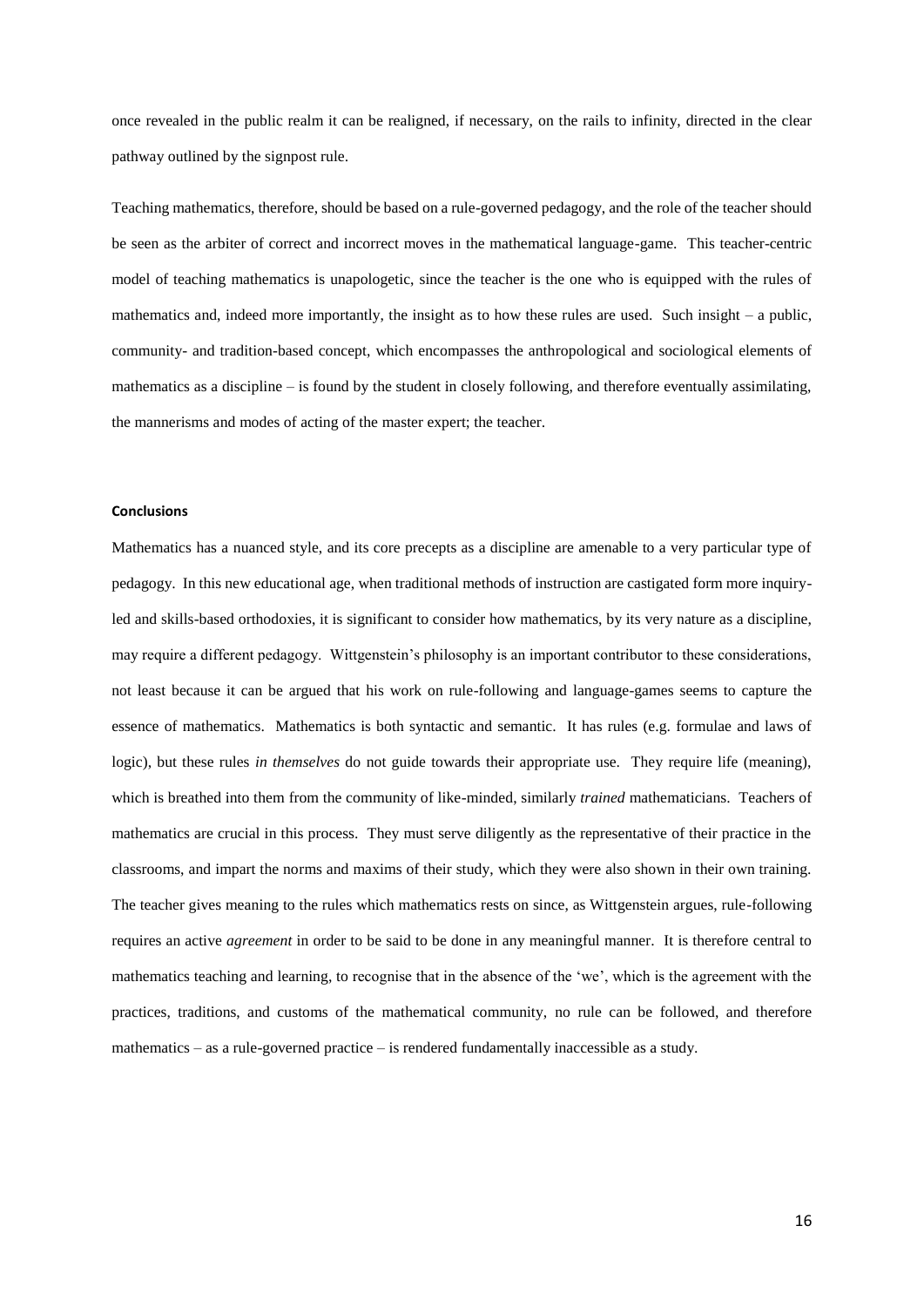# **Bibliography**

Anscombe, G.E.M. (1985). Wittgenstein on rules and private language. *Ethics, 95*, 342-352.

- Anscombe, G.E.M. (2000). *Intention*. Cambridge, MA: Harvard University Press.
- Avramides, A. (2001). *Other Minds*. London: Routledge.
- Baker, G., & Hacker, P.M.S. (2014). *Wittgenstein: rules, grammar and necessity*. Revised by P.M.S. Hacker. Oxford: Blackwell Publishers Ltd.
- Bax, C. (2011). *Subjectivity after Wittgenstein: The Post-Cartesian Subject and the 'Death of Man'.* London: Bloomsbury.
- Bohr, N. (1934/1987). *The philosophical writings of Niels Bohr: Volume 1 – Atomic theory and the description of nature*. Woodbridge: Ox Bow Press.
- Bohr, N. (1958/1987). *The philosophical writings of Niels Bohr: Volume 2 – Essays 1933 – 1957 on atomic physics and human knowledge*. Woodbridge: Ox Bow Press.
- Bohr, N. (1963/1987). *The philosophical writings of Niels Bohr: Volume 3 – Essays 1958 – 1962 on atomic physics and human knowledge*. Woodbridge: Ox Bow Press.
- Bohr, N. (1963/1987). *The philosophical writings of Niels Bohr: Volume 4 – Essays 1958 – 1962 on causality and complementarity*. Woodbridge: Ox Bow Press.
- Bohr, N. (1981-2008). *Niels Bohr Collected Works: Volumes 1-13*. L. Rosenfeld, J. Rud Nielsen, Ulrich Hoyer, Erik Rüdinger, Klaus Stolzenburg, Jørgen Kalckar, Finn Aaserud, Jens Thorsen, Sir Rudolf Peierls, David Favrholdt (Eds.) Amsterdam: North-Holland Publishing Company.
- Bohr, N. (2010). *Atomic Physics and Human Knowledge.* New York: Dover.
- Bohr, N. (2011). *Atomic Theory and the Description of Nature*. Cambridge. Cambridge University Press.
- Chaitin, G. (2007). *Thinking about Gödel and Turing*: *Essays on Complexity*. London: World Scientific Publishing Co.
- Favrholdt, D. (Ed.). (1999). *Niels Bohr collected works (Volume 10)*. Amsterdam: Elsevier Science B.V.
- Faye, J. (1991). *Niels Bohr: His Heritage and Legacy: An Anti-Realist View of Quantum Mechanics*. Dordrecht: Kluwer.
- Faye, J. and Folse, H.J. (1994). *Niels Bohr and Contemporary Philosophy.* Dordrecht: Kluwer Academic Publishers.
- Glock, H-J. (1996). *A Wittgenstein Dictionary*. Oxford: Blackwell Publishers.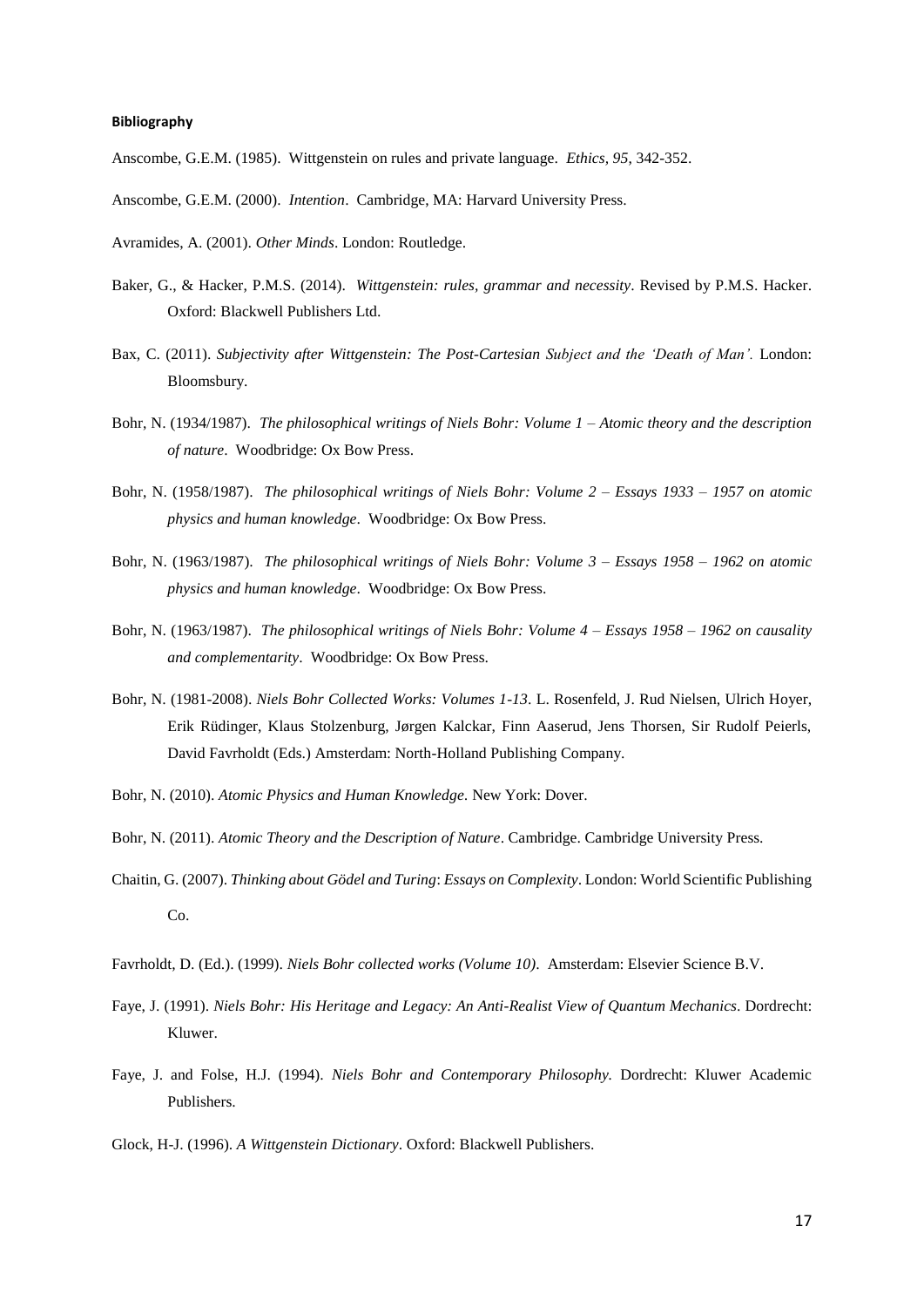Hacker, P. M.S. (1986). *Insight and Illusion: Themes in the philosophy of Wittgenstein*. Oxford: Clarendon Press.

Hacker, P.M.S. (1993). *Wittgenstein Meaning and Mind*. Oxford: Blackwell Publishers.

Hark ter, M.R.M. (1990). *Beyond the inner and the outer: Wittgenstein's philosophy of psychology*. Dordrecht: Kluwer Academic Publishers.

Harré, R., & Tissaw, M. (2005). *Wittgenstein and psychology*. Burlington, VT: Ashgate.

Heisenberg, W. (1958). *Physics and philosophy*. New York: Harper & Row.

- Honner, J. (1987). *The description of nature: Niels Bohr and the philosophy of quantum physics*. Oxford: Oxford University Press.
- Jeans, J. (1930). *The Mysterious Universe*. Cambridge: The University Press

Kalckar, J. (Ed.). (1985). *Niels Bohr collected works (Volume 6)*. Amsterdam: Elsevier Science B.V.

Katsumori, M. (2011). *Niels Bohr's Complementarity: Its Structure, History, and Intersections with Hermeneutics and Deconstruction.* London: Springer.

Kitchen, W.H. (2014). *Authority and the Teacher*. London: Bloomsbury

Kitchen, W.H. (2017). *Philosophical Reflections on Neuroscience and Education*. London: Bloomsbury

Kripke, S.A. (1982). *Wittgenstein on rules and private language*. Oxford: Blackwell.

- Malcolm, N. (1971). *Problems of mind: Descartes to Wittgenstein*. New York: Harper.
- Malcolm, N. (1977). *Memory and mind*. Ithaca: Cornell University Press.
- Malcolm, N. (1986). *Wittgenstein: Nothing is hidden*. Oxford: Blackwell.
- Malcolm, N. (1995). *Wittgensteinian themes; Essays 1978-1989*. Ithaca: Cornell University Press.
- McDowell, J. (1998). *Mind, value and reality*. Cambridge, MA: Harvard University Press.
- McGinn, C. (1984). *Wittgenstein on meaning*: Oxford: Blackwell.
- McGinn, C. (1996). *The character of mind: An introduction to the philosophy of mind*. Oxford: Oxford University Press.
- McGinn, M. (1997). *Wittgenstein and the Philosophical Investigations*. London: Routledge.
- Monk, R. (1991). *The Duty of Genius*. London: Vintage
- Monk, R. (2005). *How to read Wittgenstein*. London: Granta Books.
- Murdoch, D. (1987). *Niels Bohr's Philosophy of Physics.* Cambridge: Cambridge University Press.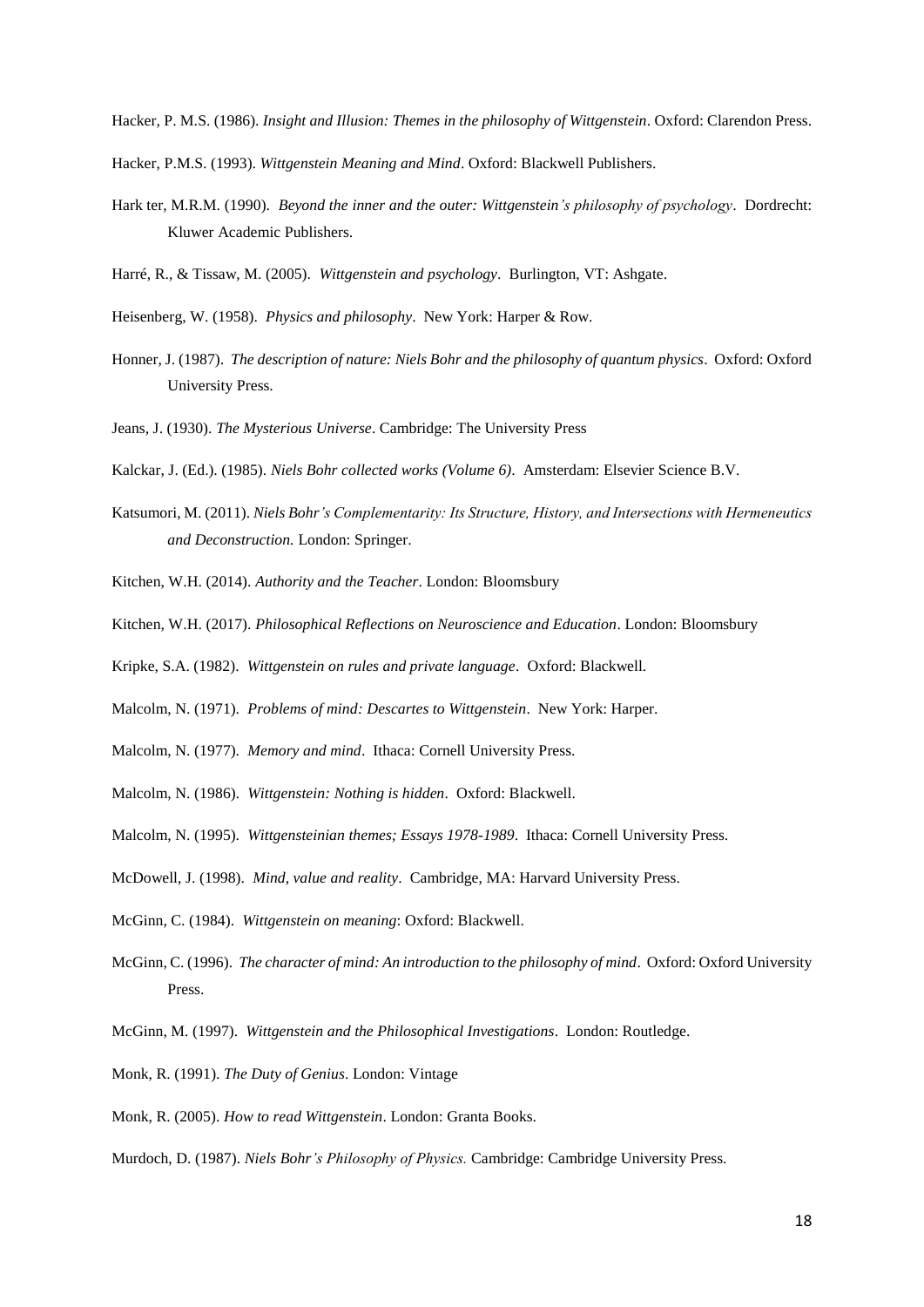Oakeshott, M. (1975). *On Human Conduct.* Oxford: Oxford University Press.

- Oakeshott, M. (1989). *The Voice of Liberal Learning.* New Haven: Yale University Press.
- Oakeshott, M. (1991). *Rationalism in politics and other essays.* Indiana: Liberty Fund, Inc..
- Panjvani, C. (2008). Rule-following, explanation-transcendence, and private language. *Mind, 117*, 303-328.
- Pears, D. (1985). *Wittgenstein*. London: Fontana Press.
- Polkinghorne, J. (1996). *Beyond science*. Cambridge: Cambridge University Press.
- Ryle, G. (2009). *The Concept of Mind (60th Anniversary Edition)*. Oxon: Routledge.
- Shimony, A. (1997). On mentality, quantum mechanics and the actualization of potentialities. In R. Penrose, *The large, the small and the human mind* (pp. 144-160). Cambridge: Cambridge University Press.
- Stapp, H. P. (1993). *Mind, matter, and quantum mechanics*. Berlin: Springer-Verlag.
- Stenholm, S. (2011). *The Quest for Reality: Bohr and Wittgenstein – two complementary views.* Oxford: Oxford University Press.
- Stern, G. (1991). Models of memory: Wittgenstein and cognitive science. *Philosophical Psychology,* 4(2), 203- 218
- Stern, G. (2004). *Wittgenstein's Philosophical Investigations: an introduction.* Cambridge: Cambridge University Press
- Suter, R. (1989). *Interpreting Wittgenstein: A cloud of philosophy, a drop of grammar*. Philadelphia: Temple University Press.
- Suter, R. (1990). Characteristics of Criteria. Special issue of *Revista de Filosofía*, 195-202
- Turing, A.M. (2000). *Computing Machinery and Intelligence* in Robert Cummins and Denise Dellarosa Cummins ed., *Minds, Brains, and Computers: An Anthology*. Oxford: Blackwell Publishers
- Whitaker, A. (1996). *Einstein, Bohr and the quantum dilemma*. Cambridge: Cambridge University Press.
- Wick, D. (1995). *The infamous boundary*. New York: Copernicus.
- Williams, M. (1999). *Wittgenstein, mind and meaning: Towards a social conception of mind*. London: Routledge.
- Wisdom, J. (1967). A feature of Wittgenstein's technique. In K.T. Fann (Ed.), *Ludwig Wittgenstein: The man and his philosophy* (353-365). New York: Delta.
- Wittgenstein, L. (1922). *Tractatus Logico-Philosophicus.* D.F. Pears, & B.F. McGuinness (Tr.). Oxon: Routledge & Kegan Paul.
- Wittgenstein, L. (1956). *Remarks on the foundations of mathematics*. Cambridge, MA: MIT Press.